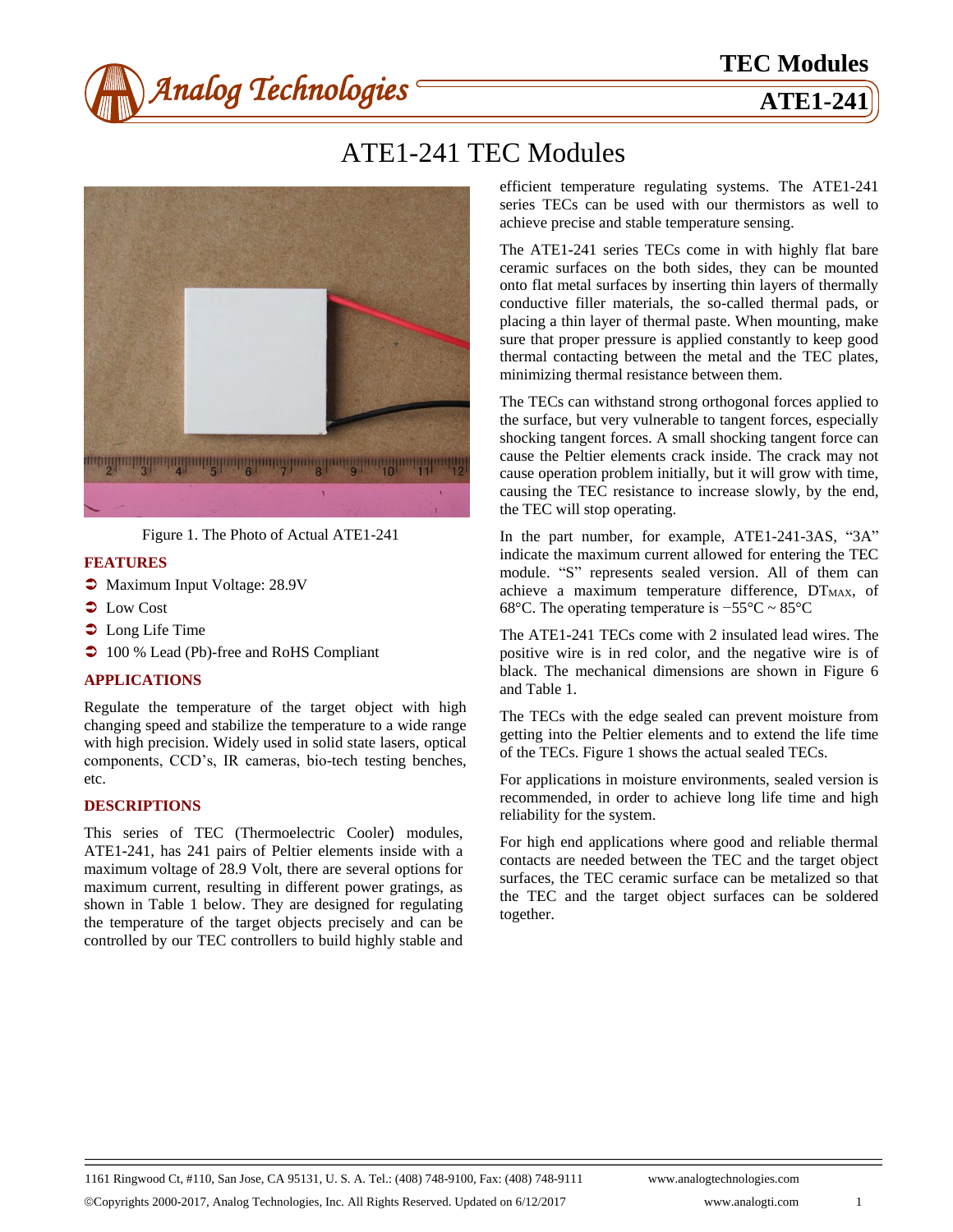

## **SPECIFICATIONS**

#### **Table 1**

| Part $#$      | <b>IMAX</b> |      | W)    | $V_{MAX}$ $Q_{MAX}$ $DT_{MAX}$<br>$(C^{\circ}C)$ | <b>Dimension</b> (mm) |    |    |     | $1 - 4$    |            | $5 - 24$ 25-99 | >100                                                                | <b>Note</b> |
|---------------|-------------|------|-------|--------------------------------------------------|-----------------------|----|----|-----|------------|------------|----------------|---------------------------------------------------------------------|-------------|
|               | <b>(A)</b>  |      |       |                                                  | Le:                   | Lь | W  | н   | <b>PCs</b> | <b>PCs</b> | <b>PCs</b>     | <b>PCs</b>                                                          |             |
| ATE1-241-6AS  | 6           | 28.9 | 93.6  |                                                  | 55                    |    | 55 | 3.8 |            |            |                | $\frac{1}{2}$ \$32.56 \$31.68 \$30.80 \$29.92                       | Sealed      |
| ATE1-241-8AS  | 8           | 28.9 | 124.8 | 68                                               | 55                    |    | 55 | 4.4 |            |            |                | $\left  $36.96 \right  $36.08 \right  $35.20 \left  $34.32 \right $ | Sealed      |
| ATE1-241-10AS | 10          | 28.9 | 56    |                                                  | 55                    |    | 55 | 4.2 |            |            |                | $\frac{1}{39.16}$ \$38.28 \$37.40   \$36.52                         | Sealed      |

\* DT<sub>MAX</sub>: DT stands for Differential Temperature between TEC's 2 plates

#### **APPLICATION INFORMATION**

As shown in Table 1, the  $DT_{MAX}$ , the maximum temperature difference between the 2 TEC plates, is 67  $\mathbb C$  to 68  $\mathbb C$ . This is the normal value for a single stage TEC module. When needing a higher  $DT_{MAX}$ , 2 or 3 stage TECs must be utilized. Contact us for details.

TEC modules can be used for stabilizing laser chip temperature, to stabilize the wavelength and the working lasing mode, resulting in less or no mode hopping and stable output power.

Inversely, when applying a temperature difference between the TEC 2 plates, electricity can be generated. Thus, the TECs can be called TEGs (thermoelectric Generators).

When designing a thermal system by using TECs, one should choose the TEC module in the following way:

1. To achieve the maximum efficiency, it is essential to minimize the thermal resistance between the TEC plate surface and heat sink surface and between the TEC plate and the target object surface. The best way to minimize the thermal resistance is to mount the TEC modules' plates to the heat-sink and to the thermal load by soldering them together. This requires metalizing the TEC plate surfaces first. The 2nd best way is to apply a thin layer of thermal paste between the TEC plates and the heat-sink and the target object surfaces. Constant pressure is needed between the TEC plates and heat-sink and the target object surfaces. Thermal pad material, or so called thermal filler pads, can be used to replace the thermal paste. But this may increase the thermal resistance between the TEC plates and the heat-sink and the target object surfaces. One of such products is Type

44 Heat Sink Compound 1/2 FL.OZ. made by Allied. More detail technical data about this material can be found here:

[http://www.alliedelec.com/search/productdetail.aspx?SK](http://www.alliedelec.com/search/productdetail.aspx?SK%20U=7964390) [U=7964390.](http://www.alliedelec.com/search/productdetail.aspx?SK%20U=7964390) The 3rd best way is to use thermally conductive epoxy, to glue the TEC surface and the heatsink and the target object surfaces together. This approach is the least reliable because the epoxy may lose its adhere power as time goes.

- 2. To achieve high COP, Coefficient of Performance, which is defined as:  $COP =$  thermal power / electric power, the ratio between the TEC's output thermal power and the input electric power. Apparently, a high COP leads to low power system consumption, thus, high efficiency. The key to achieve high COP is to design the system with a low maximum temperature difference between the 2 TEC plates (the hot side and the cold side), DT. When the operating DT can be kept to be  $\leq 30^{\circ}$ C, the COP can be as high as 2, a very good result.
- 3. When the required maximum temperature difference is low, such as  $<$  30 °C, a large TEC module can be used to drive small thermal load, resulting in a low DT, thus high COP and efficiency.
- 4. It is not hard to design in a TEC system, but does require some understanding of heat transfer and a good grasp of your applications.
- 5. Use the charts provided in Figure 2 to Figure 5, to decide which TEC to use, what is the heat needed to be dumped through the heat sink, what is the heat sink temperature, etc.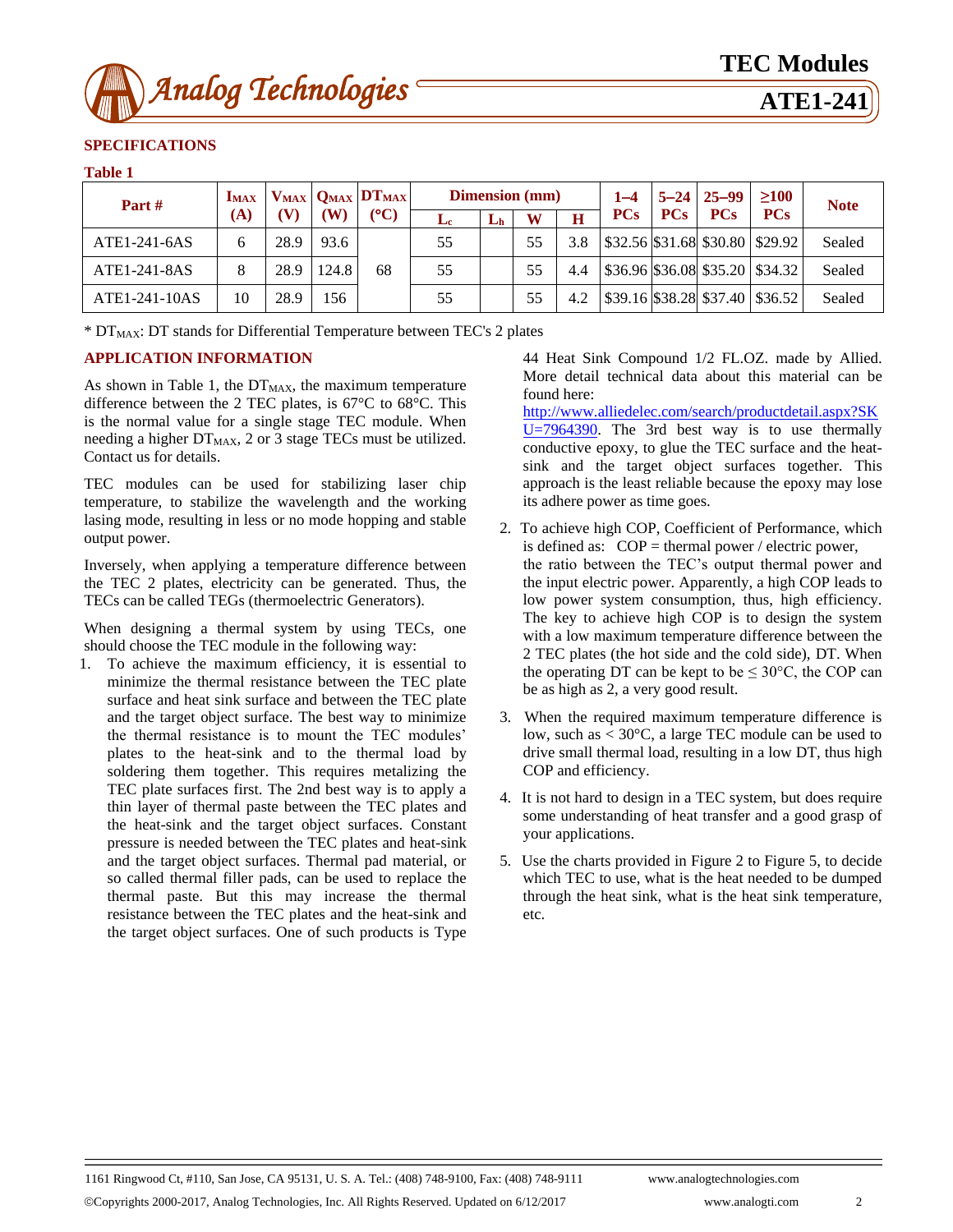

# **TEC Modules**

#### **TYPICAL CHARACTERISTICS**

**DTMAX=68°C**



Figure 2. Temperature Difference vs. Q<sub>MAX</sub>



Figure 4. V<sub>MAX</sub> vs. Temperature Difference Figure 5. C.O.P vs. Temperature Difference



Figure 3. Temperature Difference vs. I<sub>MAX</sub>